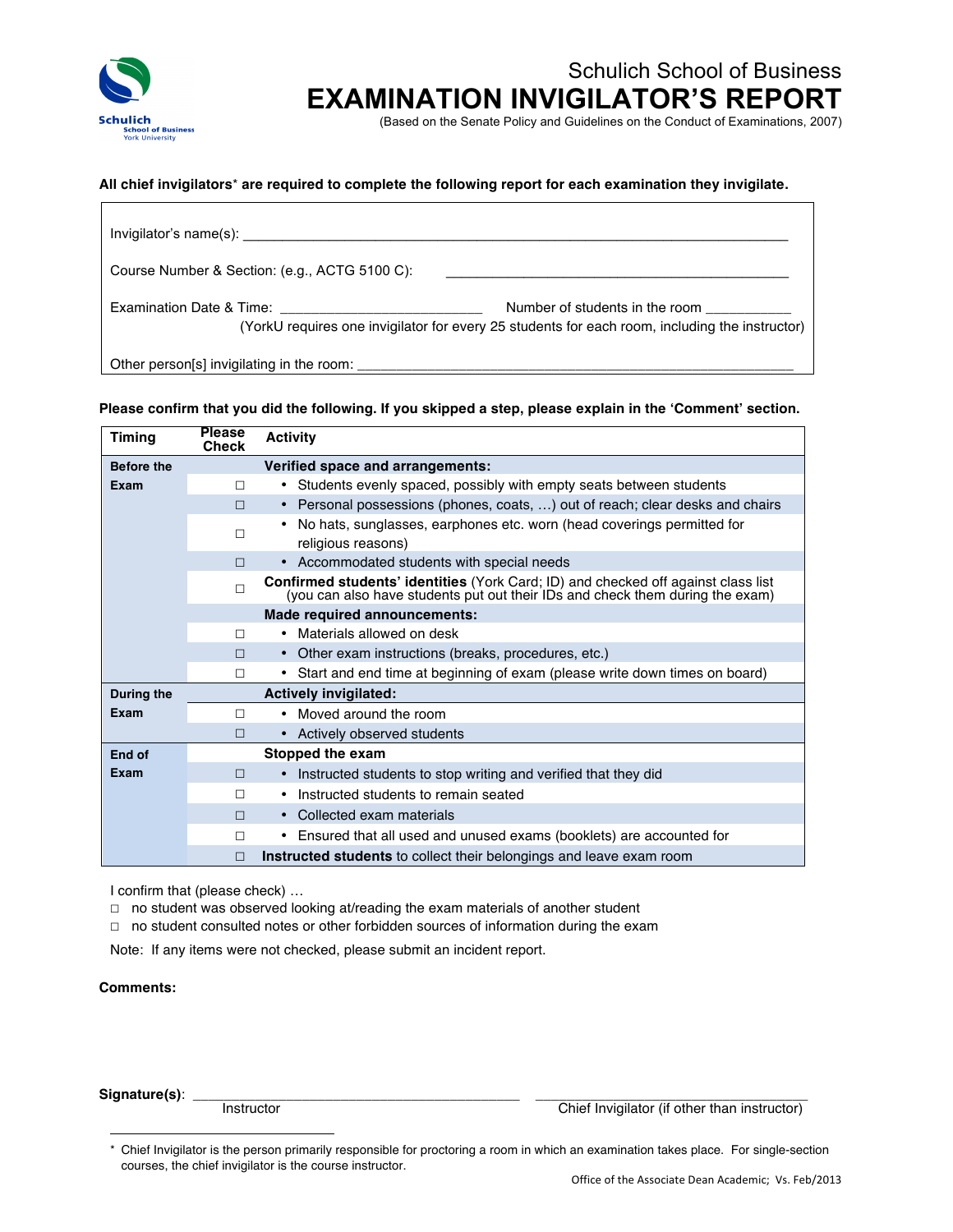

# Schulich School of Business **EXAMINATION INCIDENT REPORT**

(Based on the Senate Policy and Guidelines on the Conduct of Examinations, 2007)

#### *Note: The Examination Incident Report should be completed carefully as it will become part of the investigation and documentation of this academic dishonesty incident.*

| Course Number & Section: (e.g., ACTG 5100 C): | <u> 1980 - Jan Samuel Barbara, margaret ar ferfinding e popular e a ferfinding a la popular de la popular de la p</u>            |
|-----------------------------------------------|----------------------------------------------------------------------------------------------------------------------------------|
|                                               | Number of students in the room<br>(YorkU requires one invigilator for every 25 students for each room, including the instructor) |
| Other person[s] invigilating in the room:     |                                                                                                                                  |

What happened and who was involved?

Nature of action taken during the examination in response to the incident:

Recommendations for further action:

Documentation attached:

Signature of Instructor Signature(s) of other Invigilator(s):

\_\_\_\_\_\_\_\_\_\_\_\_\_\_\_\_\_\_\_\_\_\_\_\_\_\_\_\_\_\_\_\_\_\_\_\_\_\_ \_\_\_\_\_\_\_\_\_\_\_\_\_\_\_\_\_\_\_\_\_\_\_\_\_\_\_\_\_\_\_\_\_\_\_\_\_\_\_\_\_